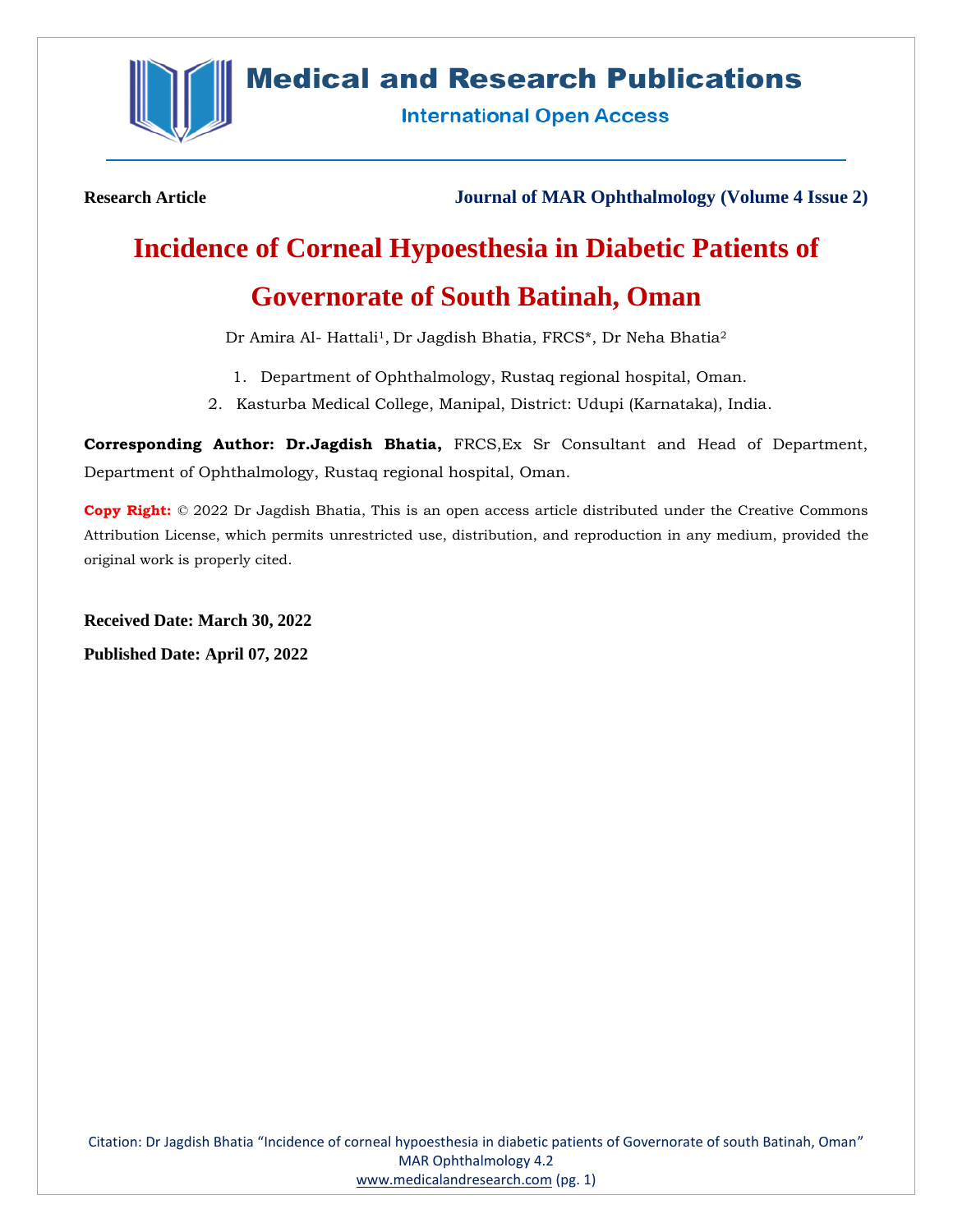#### *Abstract*

*Background: The incidence of diabetes mellitus and its complications have increased considerably worldwide including Oman. Diabetic keratopathy is a common, but underdiagnosed, ocular complication of diabetes mellitus that has a significant ophthalmic load everywhere. It is characterized by progressive damage of corneal nerves, due to diabetes-induced chronic hyperglycemia*

*Methods & Materials: Approval was taken from local ethical committee. In this prospective study, we assessed the corneal sensations of 175 patients [350 eyes] in both, type one as*  well as type two diabetes. Patients were then divided in three groups, with normal corneal *sensations, with reduced corneal sensations and lastly with absent corneal sensations.*

*Result:40% of the eyes with mean diabetic age of seven years showed normal corneal sensation,56% of the patients with mean diabetic age of 13.4 years showed reduced sensation, while six percent of the patients with mean diabetic age of 20.17 years showed absent corneal sensation.*

*Conclusion: We have shown a significant association between the duration of diabetes and reduced or absent corneal sensitivity. Another association we could co-relate is higher the incidence of proliferative or non-proliferative diabetic retinopathy, higher the chances of corneal hypoesthesia.* 

*Key Words: Diabetes mellitus, Diabetic keratopathy, Diabetic retinopathy, Esthesiometry, Corneal sensation, Corneal Neuropathy.*

#### **Background**

Diabetes mellitus is a major disease worldwide, and the incidence of diabetes has risen markedly in the past few decades in Oman. According to one study (1) done in Oman, prevalence of Type two Diabetes Mellites in Oman varied from 10.4% to 21.1%. Diabetic neuropathies characterized by a progressive loss of nerve fibers are common complications affecting about fifty percent of patients with diabetes (2)

Cornea is extremely sensitive ocular tissue because of innervation derived from the ophthalmic division of the trigeminal nerve; this provides the cornea with a density of corneal epithelial nerves three hundred

Citation: Dr Jagdish Bhatia "Incidence of corneal hypoesthesia in diabetic patients of Governorate of south Batinah, Oman" MAR Ophthalmology 4.2 [www.medicalandresearch.com](http://www.medicalandresearch.com/) (pg. 2)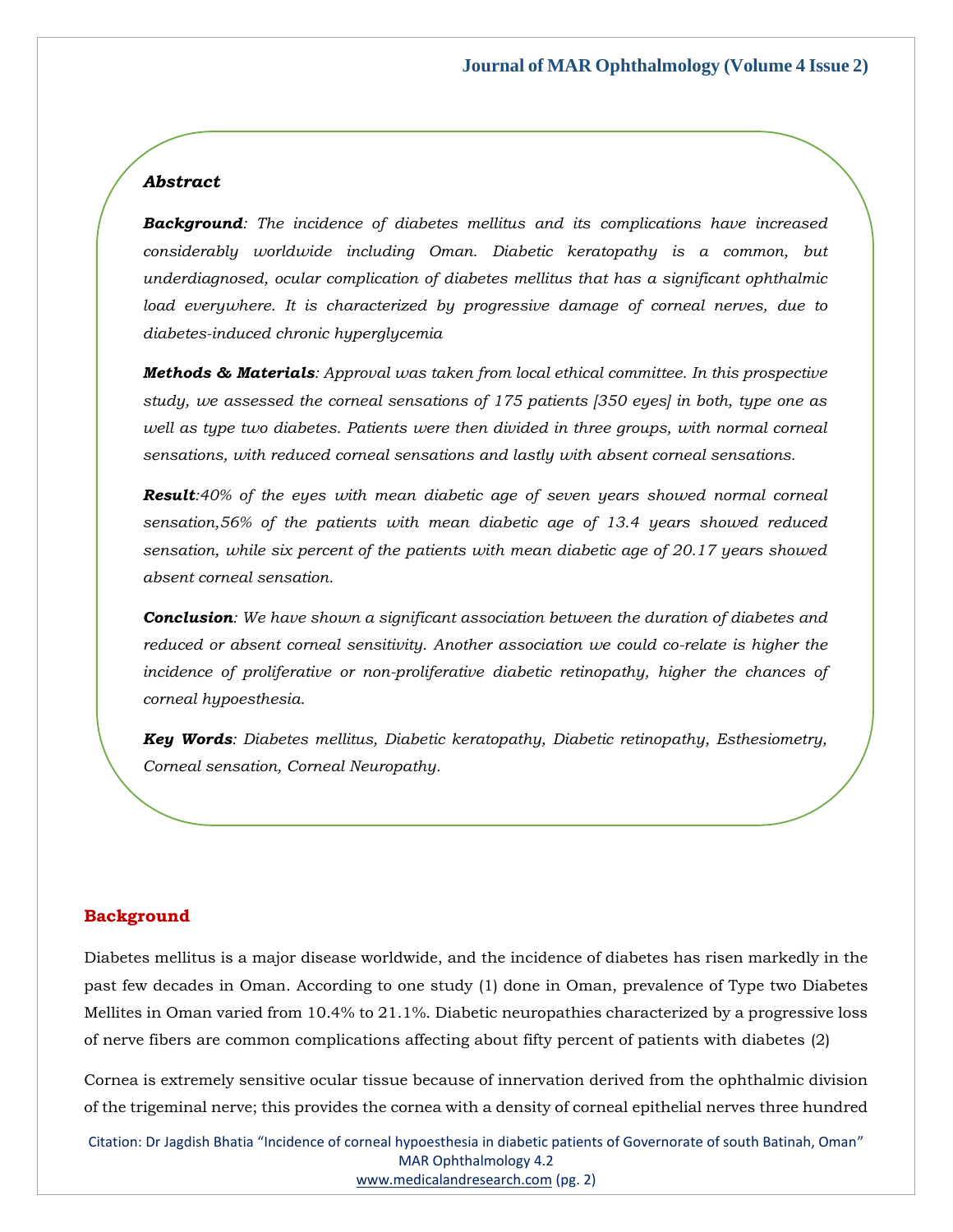#### **Journal of MAR Ophthalmology (Volume 4 Issue 2)**

to six hundred times higher than that of the skin with approximately 7000 nociceptors/mm sq (3). Corneal sensitivity is most acute in the central cornea and along the horizontal meridian, least sensitive along the vertical meridian (4)

A decrease in corneal sensitivity may cause a delay in epithelial wound healing and be the cause of recurrent erosions. This is because the corneal nerves release epitheliotropic substances that promote the maintenance of the integrity of corneal surface (5). The maintenance of the corneal sensitivity, blink reflex, and the regulation of corneal wound healing is led by corneal innervation.

It is generally agreed that diabetic patients have reduced corneal sensitivities as part of a polyneuropathy, and if severe enough, the condition may become manifest as diabetic keratopathy. The literature, however, is full of conflicting reports with regards to predictive factors such as duration of disease and degree of corneal hypoesthesia. We therefore sought to evaluate the corneal sensitivities of a cohort of diabetic patients at our institution to determine whether there is a relationship between the degree of corneal hypoesthesia and duration of diabetes.

#### **Methods & Material**

In this prospective study, approval was taken from local ethical committee of Governorate of South Batinah, Oman. 175 diabetic patients underwent assessment for the corneal sensation and were divided into three groups: Normal sensation, Reduced sensation, and Absent sensation. Corneal sensation was analyzed according to corneal touch and resulting blink reflex response. Normal corneal sensation was recorded when there was immediate blink response on corneal touch, reduced corneal sensation was considered when there was delayed blink reflex upon corneal touch, while absent corneal sensation was considered when there was no blink reflex upon corneal touch. Due to non-availability of the Cochet-Bonnet esthesiometer traditional method with cotton tip applicator [Figure-one] was used to check the corneal sensation in central part of the cornea after asking the patient to look up.

Out of these175 patients six had type-one diabetes while remaining 169 had type-two diabetes. Exclusion criteria for the study group was One: Diabetic duration less than one year, two: past corneal surgeries including cataract surgery, corneal transplant, and refractive surgeries, Three: past history of corneal injury, Four: macular or leucomatous corneal opacity and Five: History of viral keratitis in any eye. All diabetic patients were selected randomly and were evaluated with the cotton tip applicator. The average age of all the patients selected was 54.92 years [with standard deviation of 11.7 years]. All the patients have the confirmed history of diabetes of more than one year duration. Verbal consent was taken from each patient.

Citation: Dr Jagdish Bhatia "Incidence of corneal hypoesthesia in diabetic patients of Governorate of south Batinah, Oman" MAR Ophthalmology 4.2 [www.medicalandresearch.com](http://www.medicalandresearch.com/) (pg. 3)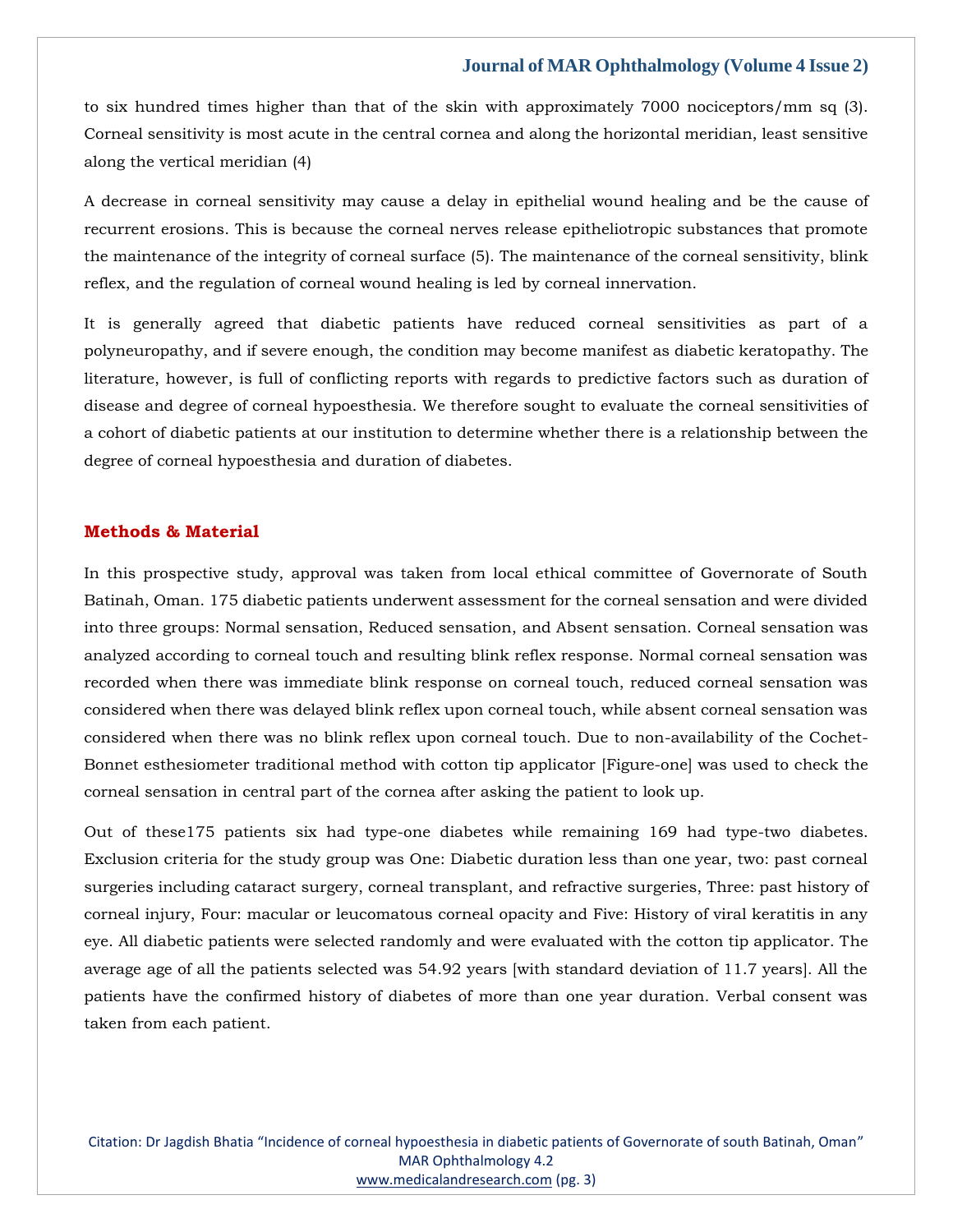



Citation: Dr Jagdish Bhatia "Incidence of corneal hypoesthesia in diabetic patients of Governorate of south Batinah, Oman" MAR Ophthalmology 4.2 [www.medicalandresearch.com](http://www.medicalandresearch.com/) (pg. 4)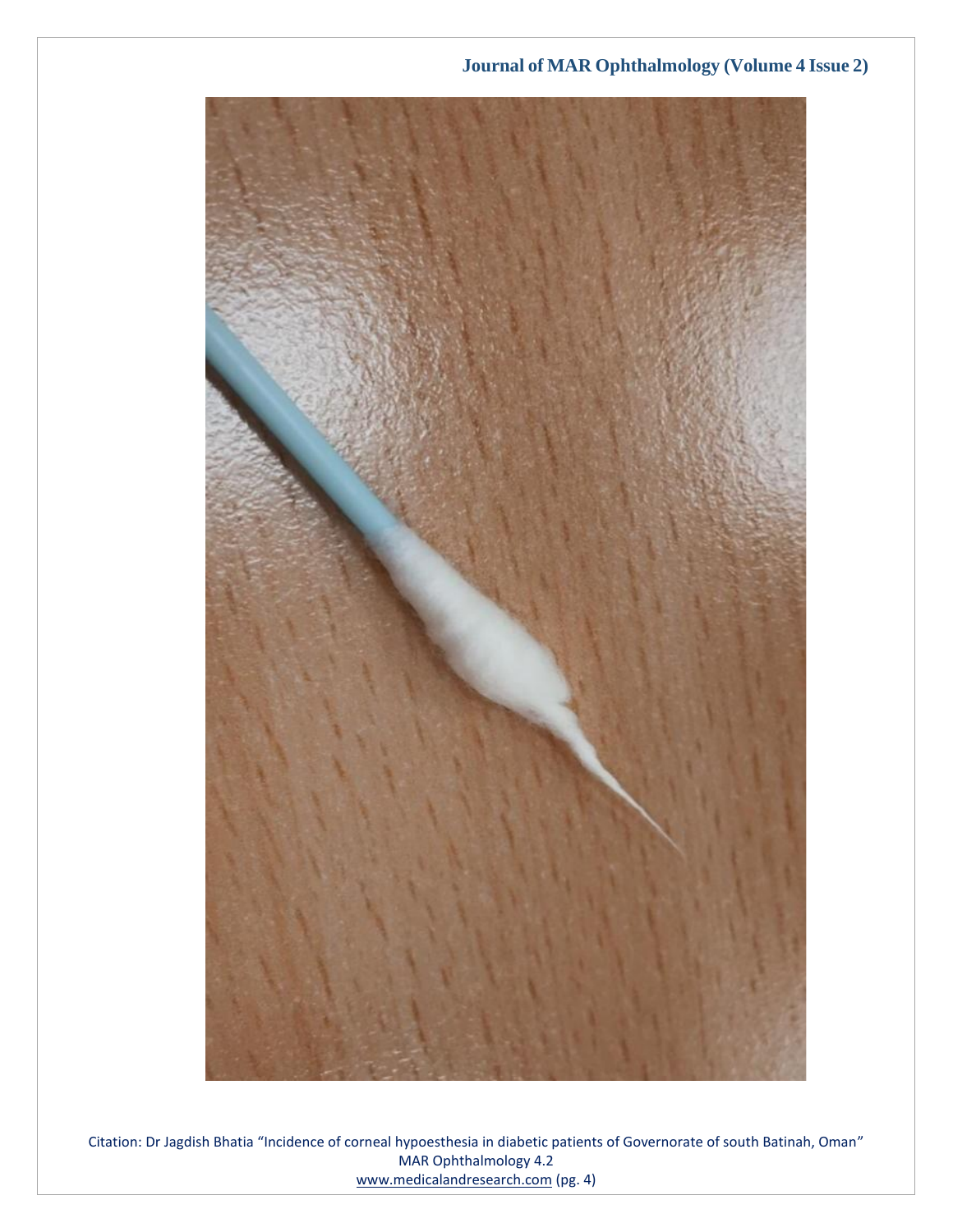#### **Results**

One hundred & seventy-five diabetic patients [350 eyes] were evaluated for status of corneal sensation. Corneal esthesiometry was done using cotton tipped applicator.

Normal sensation was seen in 141 eyes [40%] [Figure-two], Mean diabetic duration in this group was seven years [standard deviation of 5.9] [Figure-three].

Reduced corneal sensation was seen in 190 eyes [54%]. [Figure-two] Mean diabetic duration in this group was 13.4 years [with SD of 7.6] [Figure-three]. In 19 eyes [6%] corneal sensations were absent [Figure-two] Mean diabetic duration in this group was 20.17 years [with SD of 10.25] [Figure-three].

In a group of patients with normal corneal sensation [67 patients], eight had proliferative diabetic retinopathy, 13 had non proliferative diabetic retinopathy while remaining 46 patients had no diabetic retinopathy [Figure-four].

In a group with reduced corneal sensations [89 patients], 33 had proliferative diabetic retinopathy, 34 had non proliferative diabetic retinopathy while remaining 22 patients had no diabetic retinopathy [Figure-four]. In a group with absent corneal sensations [Seven patients], Three had proliferative diabetic retinopathy, two had non proliferative diabetic retinopathy while remaining two patients had no diabetic retinopathy [Figure-four].



Citation: Dr Jagdish Bhatia "Incidence of corneal hypoesthesia in diabetic patients of Governorate of south Batinah, Oman" MAR Ophthalmology 4.2 [www.medicalandresearch.com](http://www.medicalandresearch.com/) (pg. 5)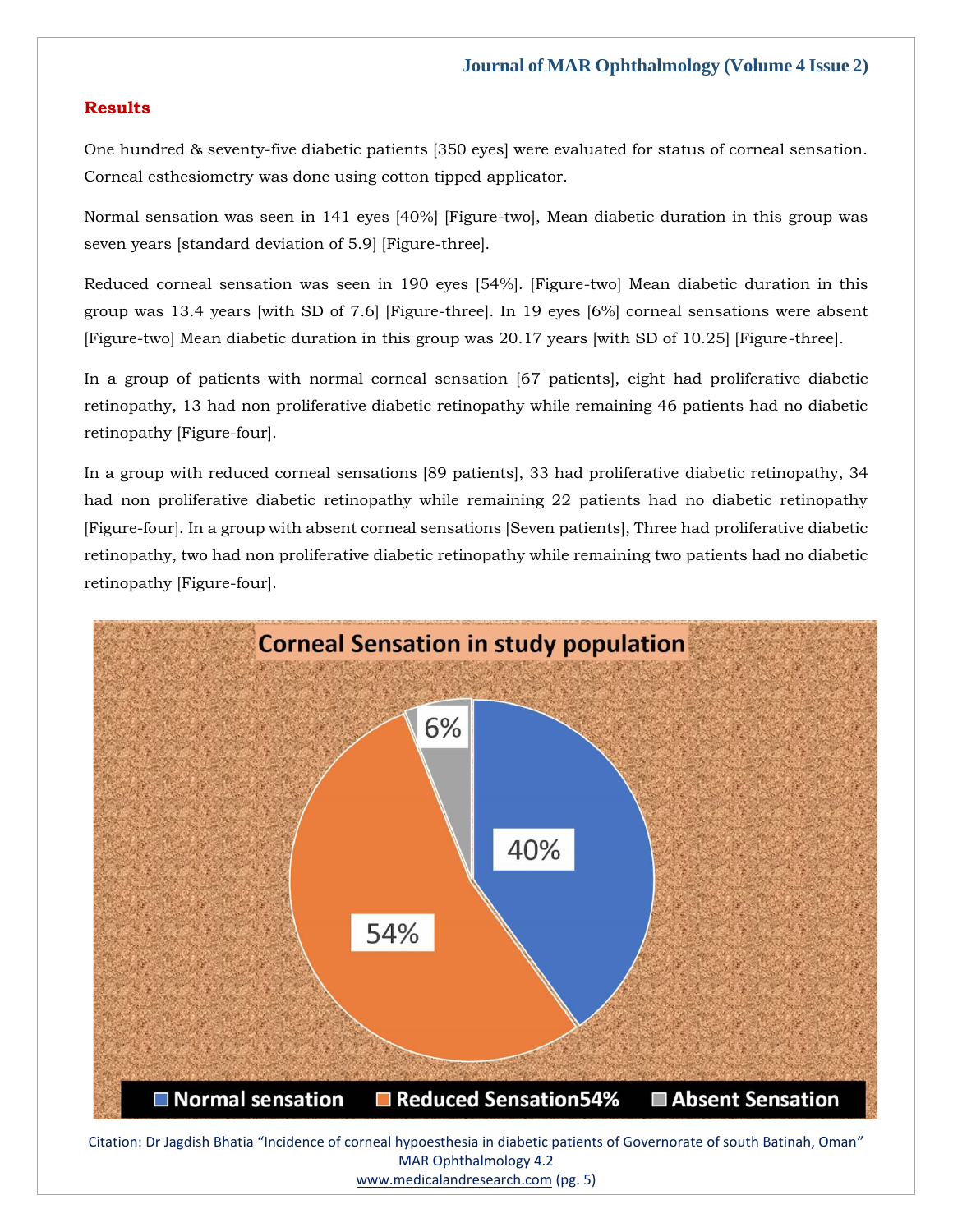### **Journal of MAR Ophthalmology (Volume 4 Issue 2)**





Citation: Dr Jagdish Bhatia "Incidence of corneal hypoesthesia in diabetic patients of Governorate of south Batinah, Oman" MAR Ophthalmology 4.2 [www.medicalandresearch.com](http://www.medicalandresearch.com/) (pg. 6)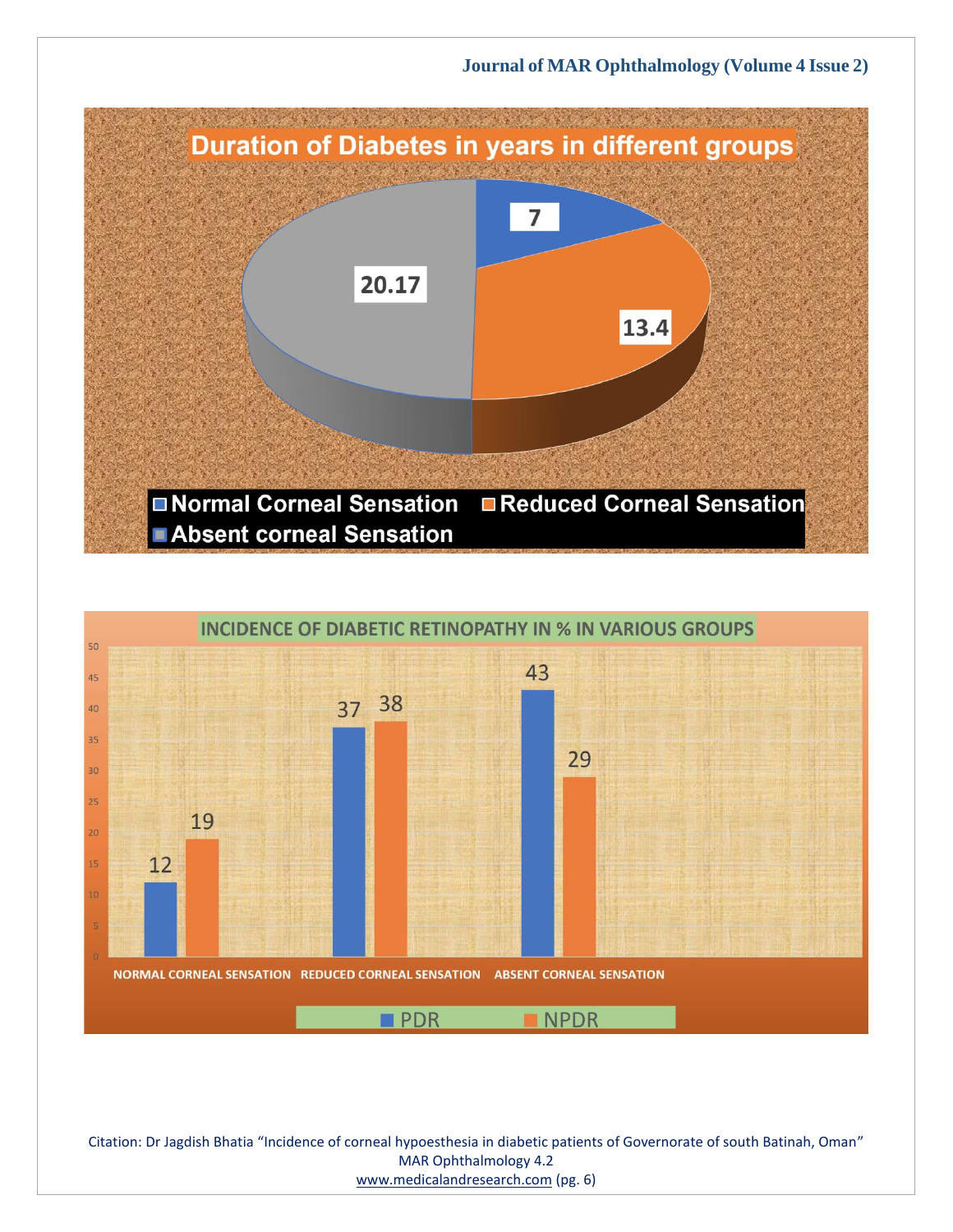#### **Discussion**

Patients with diabetes have decreased corneal sensitivity and thus are very vulnerable to corneal surface disorders like recurrent erosion, post-operative epithelial defects etc. In the study by Nielsen (6) it was demonstrated that corneal sensitivity (determined using Cochet and Bonnet's aesthesiometer) in 83% of diabetic patients was reduced.

Rosenberg et al (7). using confocal microscopy found decreased corneal sensitivity together with a decreased number of long nerve fiber bundles in the sub basal nerve plexus. In addition, patients with diabetes had fewer nerve fiber bundles than healthy control subjects possibly due to the presence of polyneuropathy. In all patients with diabetes with neuropathy, the sub basal nerve densities were significantly reduced

Misra et al. also described a clinical application of in vivo confocal microscopy in patients with diabetes mellitus type one (8). They measured the corneal nerve parameters in type one diabetics and controls and confirmed a decrease in the sub basal nerve density and corneal sensitivity in diabetic patients

In our study also it is clearly shown that patients with long standing diabetes had a progressive and significant reduction of corneal sensation. Another interesting finding, we have noticed was that incidence of proliferative diabetic retinopathy is more in patients with reduced corneal sensations [37 %] and absent corneal sensation [43%] group as compared to normal corneal sensation group [12 %].

Similarly, incidence of non-proliferative diabetic retinopathy is also noticed more in patients with reduced [38 %] and absent corneal sensation [29%] group as compared to normal corneal sensation group [19 %].

#### **Conclusion**

We have shown a significant association between the duration of diabetes and reduced corneal sensitivity. Another association we could co-relate is higher the incidence of proliferative or nonproliferative diabetic retinopathy, higher the chances of corneal hypoesthesia. In the present study, we did not quantify nephropathy and therefore could not assess any association of presence of nephropathy with loss of corneal sensitivity.

These findings have important clinical implications regarding the development of corneal abnormalities in diabetic patients. Further investigations on mechanisms of corneal nerve damage and establishment of diabetic corneal neuropathy should be the main focus of future research.